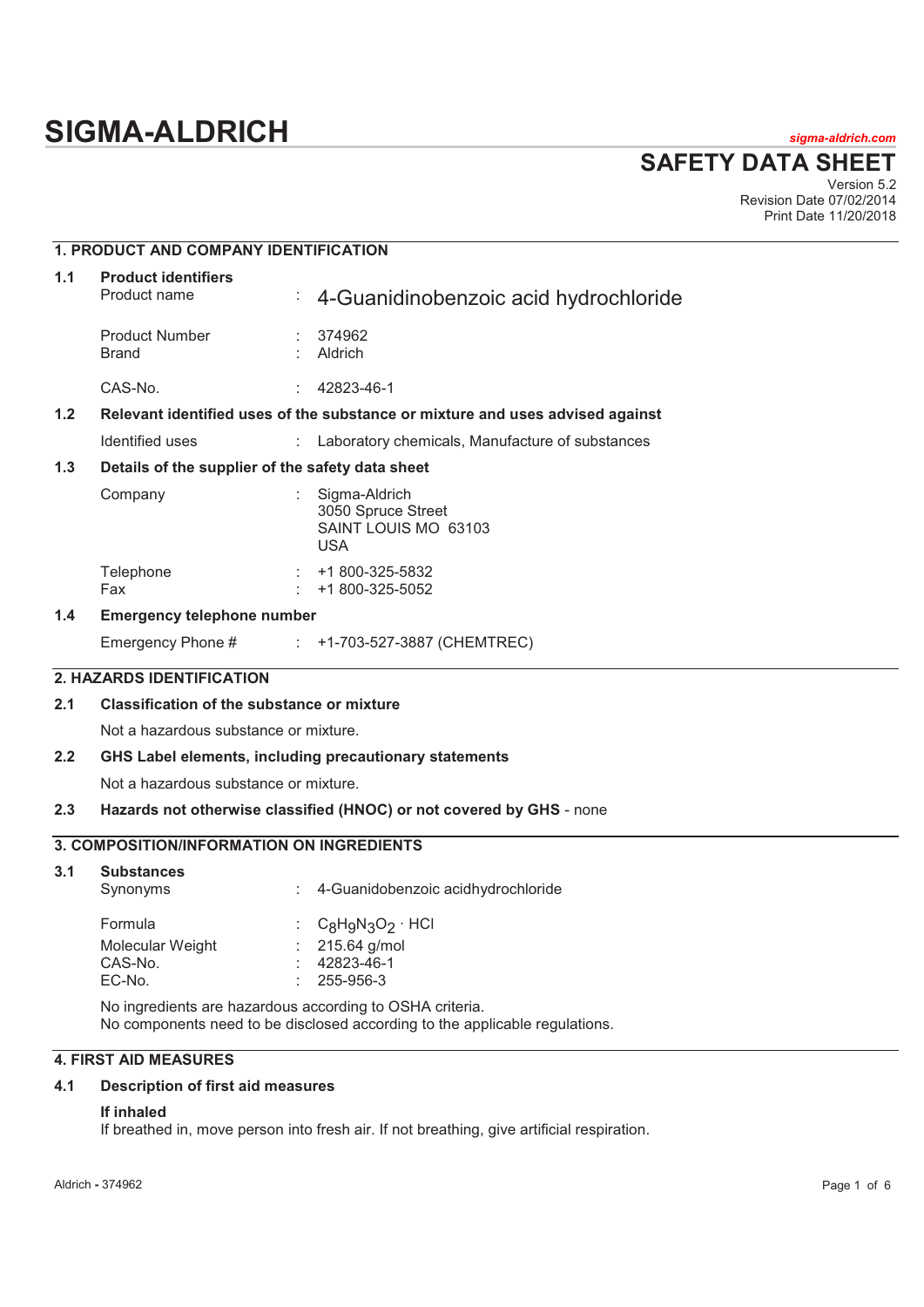**In case of skin contact**  Wash off with soap and plenty of water.

#### **In case of eye contact**

Flush eyes with water as a precaution.

#### **If swallowed**

Never give anything by mouth to an unconscious person. Rinse mouth with water.

- **4.2 Most important symptoms and effects, both acute and delayed**  The most important known symptoms and effects are described in the labelling (see section 2.2) and/or in section 11
- **4.3 Indication of any immediate medical attention and special treatment needed**  no data available

### **5. FIREFIGHTING MEASURES**

#### **5.1 Extinguishing media**

**Suitable extinguishing media**  Use water spray, alcohol-resistant foam, dry chemical or carbon dioxide.

- **5.2 Special hazards arising from the substance or mixture**  Carbon oxides, nitrogen oxides (NOx), Hydrogen chloride gas
- **5.3 Advice for firefighters**  Wear self contained breathing apparatus for fire fighting if necessary.
- **5.4 Further information**  no data available

### **6. ACCIDENTAL RELEASE MEASURES**

- **6.1 Personal precautions, protective equipment and emergency procedures**  Avoid dust formation. Avoid breathing vapours, mist or gas. For personal protection see section 8.
- **6.2 Environmental precautions**  Do not let product enter drains.
- **6.3 Methods and materials for containment and cleaning up**  Sweep up and shovel. Keep in suitable, closed containers for disposal.
- **6.4 Reference to other sections**  For disposal see section 13.

### **7. HANDLING AND STORAGE**

- **7.1 Precautions for safe handling**  Provide appropriate exhaust ventilation at places where dust is formed. For precautions see section 2.2.
- **7.2 Conditions for safe storage, including any incompatibilities**  Keep container tightly closed in a dry and well-ventilated place.

Recommended storage temperature: 2 - 8 °C

### **7.3 Specific end use(s)**  Apart from the uses mentioned in section 1.2 no other specific uses are stipulated

### **8. EXPOSURE CONTROLS/PERSONAL PROTECTION**

**8.1 Control parameters** 

### **Components with workplace control parameters**

Contains no substances with occupational exposure limit values.

#### **8.2 Exposure controls**

#### **Appropriate engineering controls**

General industrial hygiene practice.<br>Aldrich - 374962

Aldrich **-** 374962 Page 2 of 6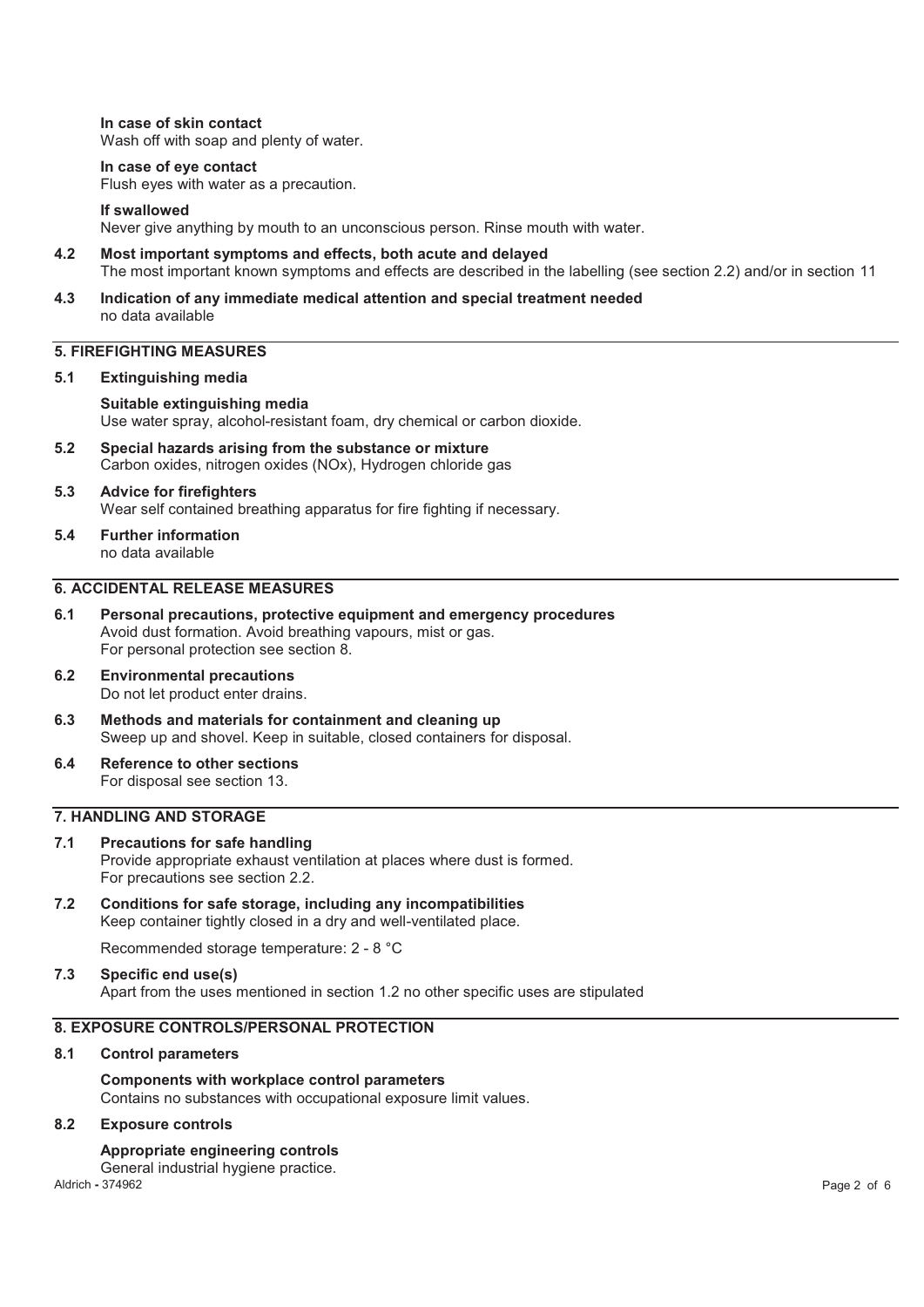#### **Personal protective equipment**

#### **Eye/face protection**

Use equipment for eye protection tested and approved under appropriate government standards such as NIOSH (US) or EN 166(EU).

#### **Skin protection**

Handle with gloves. Gloves must be inspected prior to use. Use proper glove removal technique (without touching glove's outer surface) to avoid skin contact with this product. Dispose of contaminated gloves after use in accordance with applicable laws and good laboratory practices. Wash and dry hands.

#### **Body Protection**

Choose body protection in relation to its type, to the concentration and amount of dangerous substances, and to the specific work-place., The type of protective equipment must be selected according to the concentration and amount of the dangerous substance at the specific workplace.

#### **Respiratory protection**

Respiratory protection is not required. Where protection from nuisance levels of dusts are desired, use type N95 (US) or type P1 (EN 143) dust masks. Use respirators and components tested and approved under appropriate government standards such as NIOSH (US) or CEN (EU).

#### **Control of environmental exposure**

Do not let product enter drains.

### **9. PHYSICAL AND CHEMICAL PROPERTIES**

#### **9.1 Information on basic physical and chemical properties**

| a)        | Appearance                                         | Form: crystalline<br>Colour: white, light yellow                     |
|-----------|----------------------------------------------------|----------------------------------------------------------------------|
| b)        | Odour                                              | no data available                                                    |
| C)        | <b>Odour Threshold</b>                             | no data available                                                    |
| d)        | pH                                                 | no data available                                                    |
| e)        | Melting point/freezing<br>point                    | Melting point/range: 285 °C (545 °F) - lit. - Decomposes on heating. |
| f)        | Initial boiling point and<br>boiling range         | no data available                                                    |
| g)        | Flash point                                        | no data available                                                    |
| h)        | Evapouration rate                                  | no data available                                                    |
| i)        | Flammability (solid, gas)                          | no data available                                                    |
| j)        | Upper/lower<br>flammability or<br>explosive limits | no data available                                                    |
| k)        | Vapour pressure                                    | no data available                                                    |
| $\vert$ ) | Vapour density                                     | no data available                                                    |
| m)        | Relative density                                   | no data available                                                    |
| n)        | Water solubility                                   | no data available                                                    |
| O()       | Partition coefficient: n-<br>octanol/water         | no data available                                                    |
| p)        | Auto-ignition<br>temperature                       | no data available                                                    |
| q)        | Decomposition<br>temperature                       | no data available                                                    |
| r)        | Viscosity                                          | no data available                                                    |
| s)        | <b>Explosive properties</b>                        | no data available                                                    |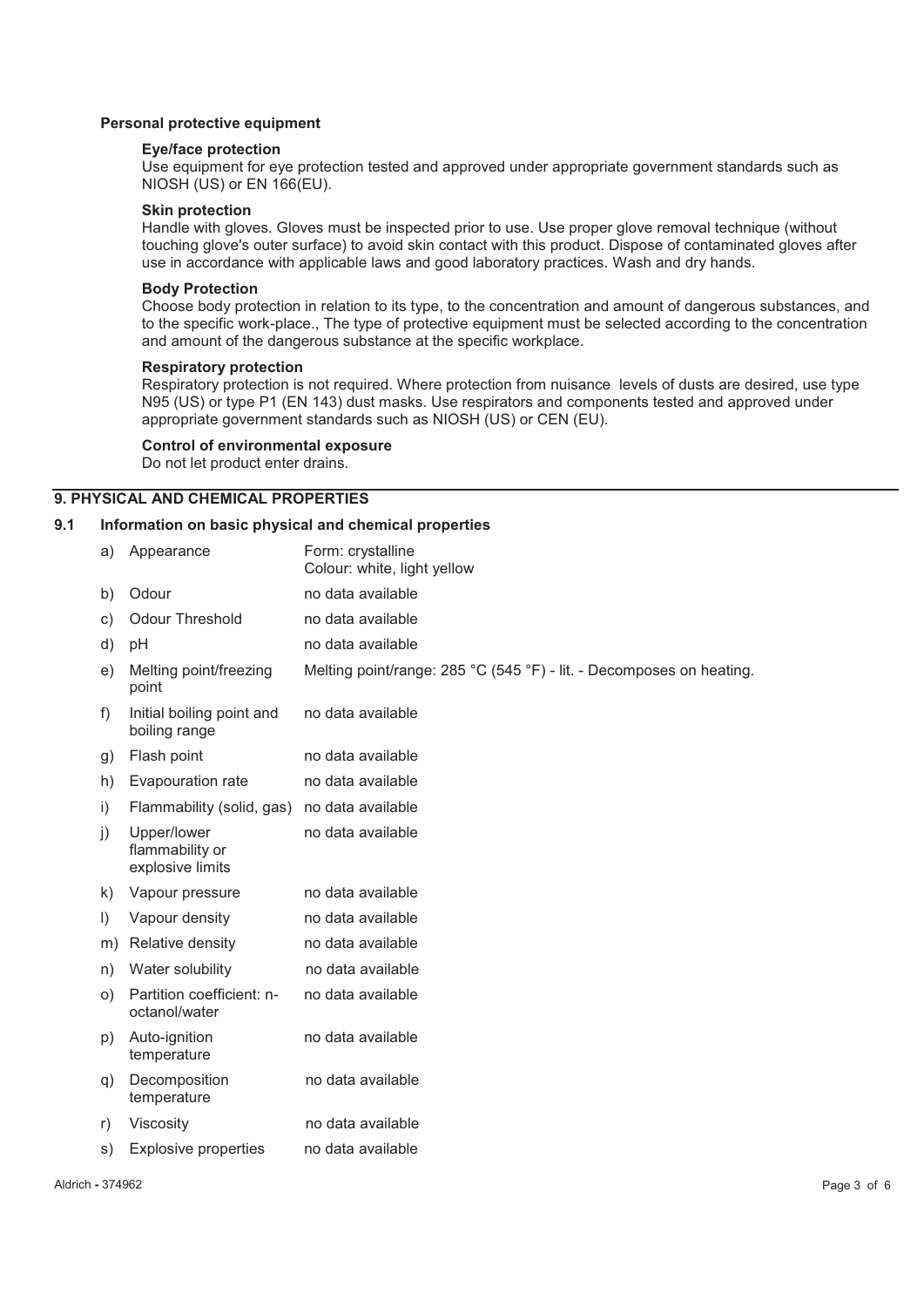- t) Oxidizing properties no data available
- **9.2 Other safety information**  no data available

### **10. STABILITY AND REACTIVITY**

**10.1 Reactivity**  no data available

- **10.2 Chemical stability**  Stable under recommended storage conditions.
- **10.3 Possibility of hazardous reactions**  no data available
- **10.4 Conditions to avoid**  no data available
- **10.5 Incompatible materials**  Strong oxidizing agents
- **10.6 Hazardous decomposition products**  Other decomposition products - no data available In the event of fire: see section 5

### **11. TOXICOLOGICAL INFORMATION**

#### **11.1 Information on toxicological effects**

### **Acute toxicity**

no data available

Inhalation: no data available

Dermal: no data available

no data available

#### **Skin corrosion/irritation**

no data available

#### **Serious eye damage/eye irritation**  no data available

#### **Respiratory or skin sensitisation**  no data available

#### **Germ cell mutagenicity**

no data available

#### **Carcinogenicity**

- IARC: No component of this product present at levels greater than or equal to 0.1% is identified as probable, possible or confirmed human carcinogen by IARC.
- ACGIH: No component of this product present at levels greater than or equal to 0.1% is identified as a carcinogen or potential carcinogen by ACGIH.
- NTP: No component of this product present at levels greater than or equal to 0.1% is identified as a known or anticipated carcinogen by NTP.
- OSHA: No component of this product present at levels greater than or equal to 0.1% is identified as a carcinogen or potential carcinogen by OSHA.

#### **Reproductive toxicity**

no data available

no data available

#### **Specific target organ toxicity - single exposure**  no data available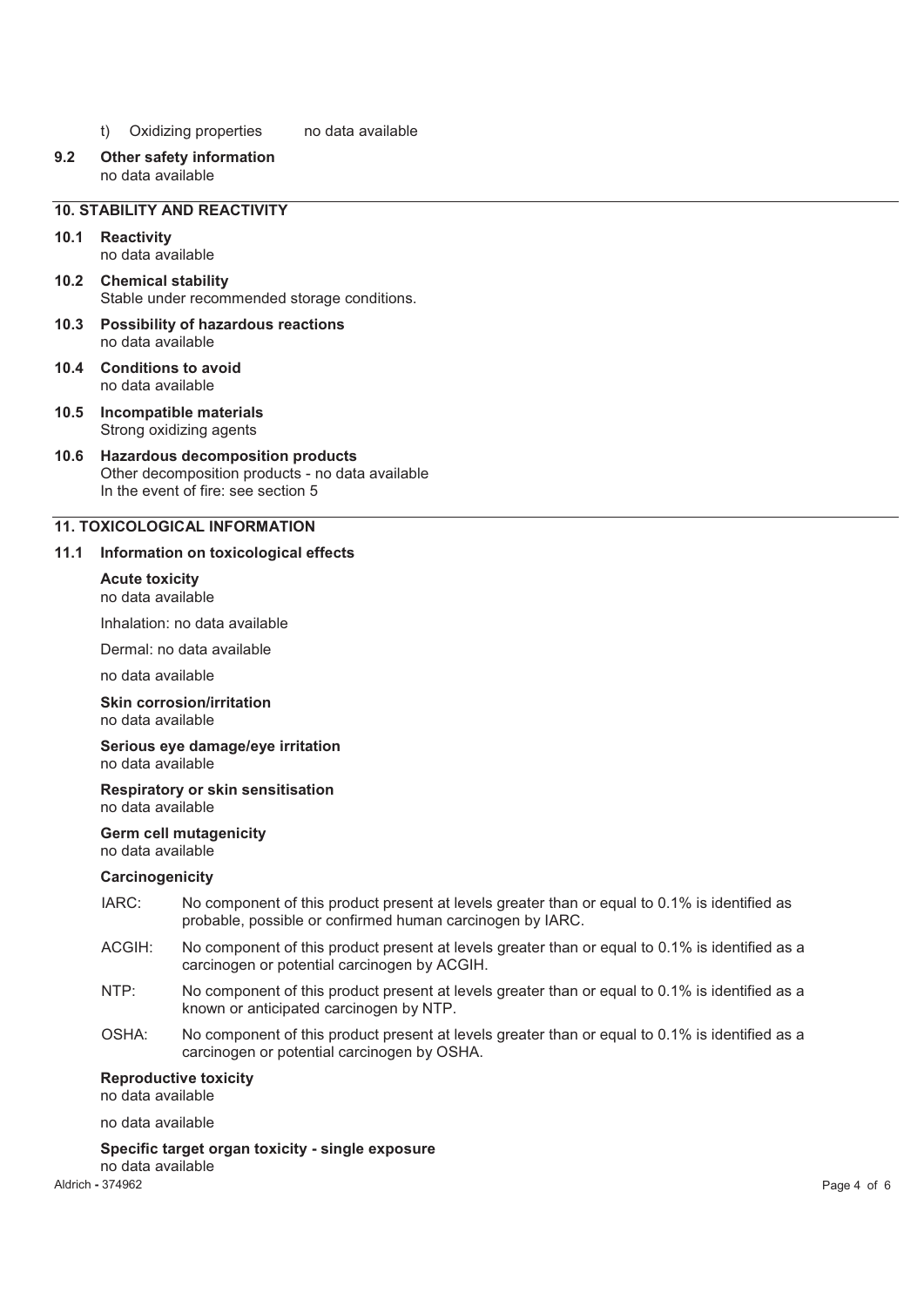### **Specific target organ toxicity - repeated exposure**

no data available

#### **Aspiration hazard**  no data available

### **Additional Information**

### RTECS: Not available

To the best of our knowledge, the chemical, physical, and toxicological properties have not been thoroughly investigated.

### **12. ECOLOGICAL INFORMATION**

#### **12.1 Toxicity**

no data available

#### **12.2 Persistence and degradability**  no data available

**12.3 Bioaccumulative potential**  no data available

#### **12.4 Mobility in soil**  no data available

### **12.5 Results of PBT and vPvB assessment**

PBT/vPvB assessment not available as chemical safety assessment not required/not conducted

#### **12.6 Other adverse effects**

no data available

### **13. DISPOSAL CONSIDERATIONS**

### **13.1 Waste treatment methods**

#### **Product**

Offer surplus and non-recyclable solutions to a licensed disposal company.

### **Contaminated packaging**

Dispose of as unused product.

### **14. TRANSPORT INFORMATION**

### **DOT (US)**

Not dangerous goods

**IMDG** Not dangerous goods

#### **IATA**

Not dangerous goods

### **15. REGULATORY INFORMATION**

### **SARA 302 Components**

SARA 302: No chemicals in this material are subject to the reporting requirements of SARA Title III, Section 302.

#### **SARA 313 Components**

SARA 313: This material does not contain any chemical components with known CAS numbers that exceed the threshold (De Minimis) reporting levels established by SARA Title III, Section 313.

**SARA 311/312 Hazards** 

### No SARA Hazards

### **Massachusetts Right To Know Components**

No components are subject to the Massachusetts Right to Know Act.